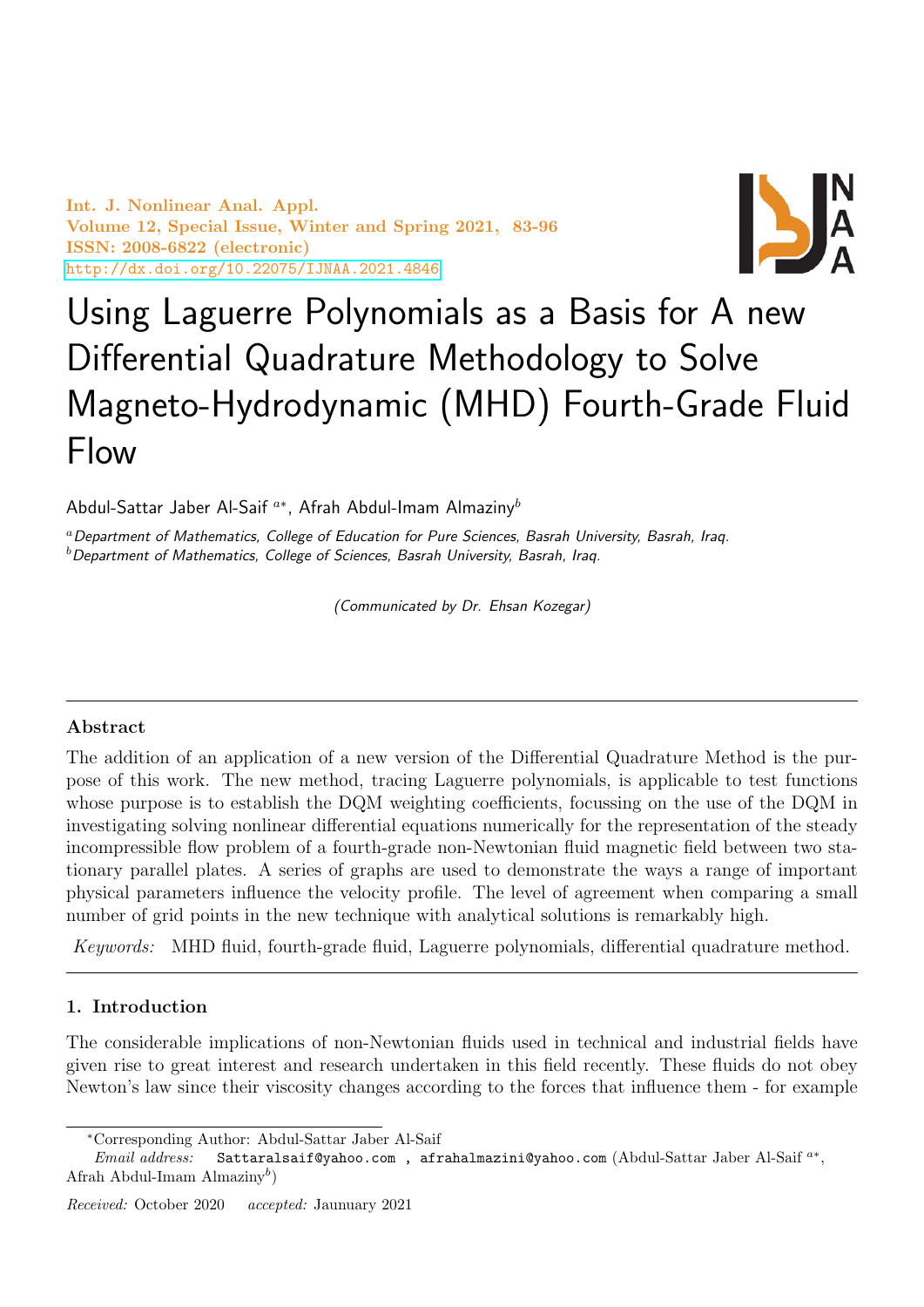hair care products, blood, cooking sauces, or ther substances such as honey, mud, paints, plastics, and polymer melts. These non-Newtonian fluids, which are both elastic and viscous, can be divided into two categories: fluids where the shear stress is only affected by the shear rate, or on both the shear rate and time. Their complexity makes a description of them as a single model impossible. What results is that the behaviour of such fluids under study requires a number of models, including secondgrade, third-grade, and fourth-grade fluids. Second-grade fluids are of particular use in predicting differences in normal stress, but do no distinguish between thick and thin shear as the shear viscosity by nature cannot be changed. Thus, certain tests are made using third- or fourth-grade fluids. This research was carried out to solve the problems of fourth-grade fluid flow as a general class of secondand third-grade fluids.

Researchers have used a wide variety of both analytical and numerical methods for such problems. For example, Hayat [1], solved the steady flow of an incompressible fourth-grade fluid in the presence of a magnetic field between parallel plates, with one plate not moving and the other in motion parallel to it at a constant speed with a suction velocity normal to the plates with the finite difference approximation. Numerical solutions for a system of non-linear equations with the use of the spline collocation method based on cubic B-spline functions by Patel [2]. Moakher et al., [3] and [4], used the collocation method (CM) and least square method (LSM) respectively, with the aim ofachieving a solution to the incompressible fully developed flow of fourth-grade fluid in a flat channel under an externally applied magnetic field width, taking slip conditions at the wall of the channel. An alternative method was that used by Al-Saif and Assma [5] where a perturbation-iteration algorithm was utilised to solve nonlinear differential equations that represent the steady incompressible flow problem of a fourth-grade non-Newtonian fluid between two non-moving parallel plates in the presence of a magnetic field. Khan et al.'s work [6], discusses the fundamental governing continuity, momentum, and energy equations for thin film flows of two non-mixing third-grade fluids past a vertical moving belt with slip conditions with a uniform magnetic field present being incorporated and solved with the use of the Adomian decomposition method (ADM) and the homotopy analysis method (HAM). Thus, solving these problems requires finding numerical schemes which offer greater stability, increased accuracy, and improved convergence.

The Differential Quadrature Method (DQM), which Bellman and Casti (1971) [7] first propounded, approximates the partial derivatives in spatial coordinates as linear combinations of the values of the dependent variable at a limited number of grid points, which allow the conversion of the PDE to a series of either algebraic or ordinary differential equations. According to Shu (2000) [8], standard numerical methods can then be used to obtain the solution. The DQM has been widely used as it uses far fewer nodal points and provides a degree of simplicity. Bert and Malik (1996) [9] used it to solve solid mechanics problems. Through the use of a selection of test functions, the development of different types of DQMs has been made possible, such as Bellman et al.'s [10], use of Legendre polynomials and spline functions to obtain weighting coefficients. Meanwhile, Quan and Chang [11] provided an explicit formulation to determine the weighting coefficients utilising Lagrange interpolation polynomials. Shu and Richards (1992) [12] presented explicit formulae featuring both Lagrange interpolation polynomials. Moreover, the explicit determination of the weighting coefficients with the employment of the Lagrange interpolated trigonometric polynomials was carried out by Shu and Xue [13]. Guo and Zhong [14] used a spline function.

Ding et al., (2006) [15] used the radial basis functions as the test functions, rather than utilising high-order polynomials to solve three-dimensional incompressible viscous flows in the primitive variable, employed the local multiquadric Differential Quadrature Method to solve Navier-Stokes equations. Shu and Wu [16] solved a one-dimensional Burger equation and by solving Navier-Stokes equations with integrated radial basis functions were able to simulate natural convection in an acon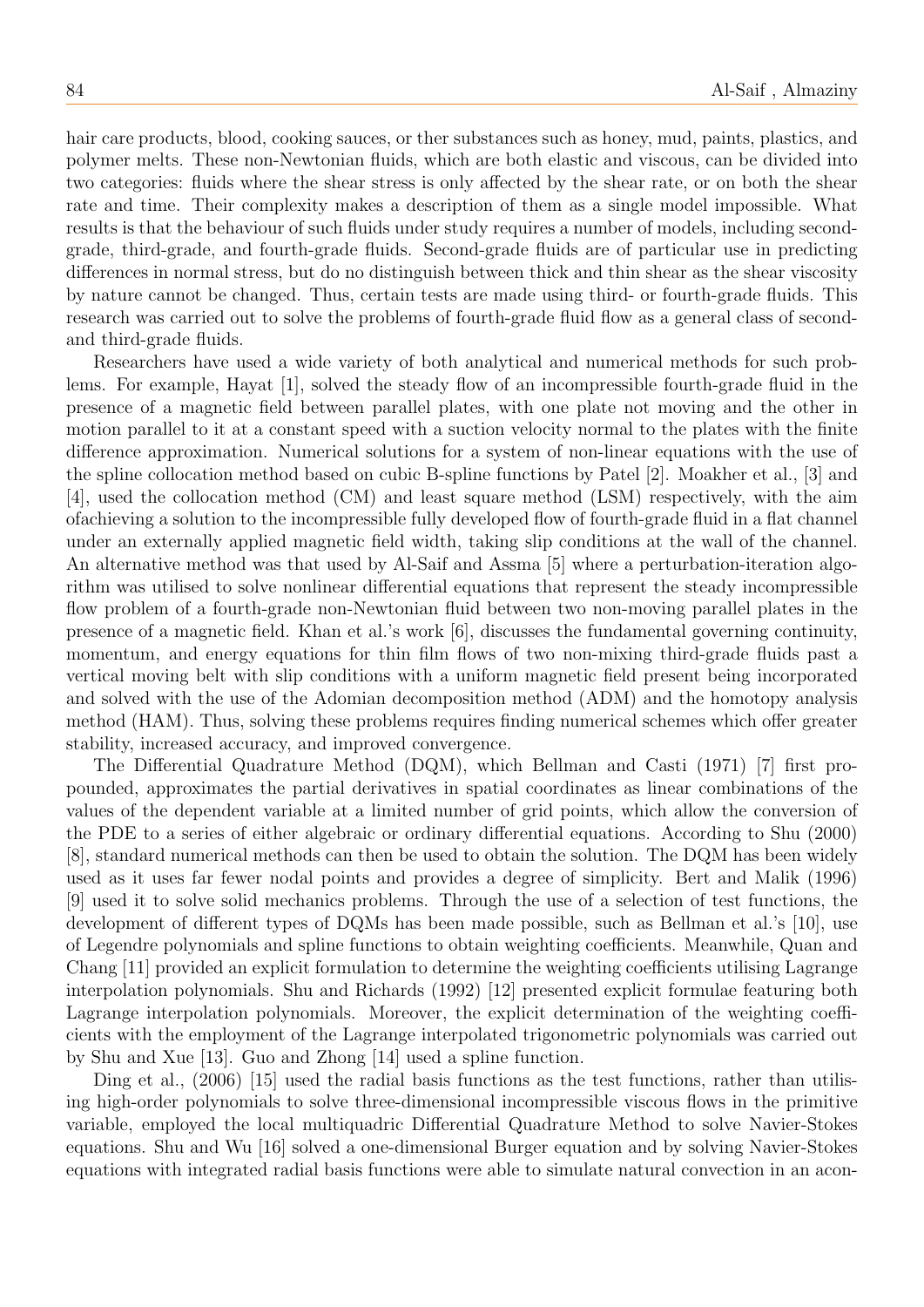centric annulus.

Korkmaz and Dag [17] used Chebyshev polynomials as the test function to numerically solve the Schrödinger equation for various initial conditions. Amin et al. [18], developed the Differential Quadrature Method, using harmonic functions rather than polynomials as a test function for harmonics, while Gorgun [19] proposed a Fourier-based Differential Quadrature Method to obtain a solution to the 2D Helmholtz problem. Al-Saif and Al-Saadawi [20] succeeded with their use of Bernstein polynomial to solve the equations relating to the unsteady flow of a polytropic gas. Watson [21] analysed the Radial Basis Function Differential Quadrature (RBFDQ) method, applying the local RBFDQ method to solve boundary value problems in annular Poisson equation domains, a non-homogeneous biharmonic equation, and the non-homogeneous Cauchy-Navier elasticity equations. In order to solve the extended Fisher-Kolmogorov equation, Bashan et al., [ 22] proposed a modified quartic B-spline Differential Quadrature Method.

The attention all the foregoing authors have dedicated to developing the DQM with the use of different test procedures to compute the DQM weighted coefficients because of the important role it occupies in achieving precise numerical solutions has inspired the authors of this current paper to research into the advantages of polynomials and their suitability for use with the DQM application. The simple definition, and fast, effective calculation on computer systems make Laguerre polynomials especially helpful terms of mathematics. Furthermore, they also represent an extensive range of functions, having frequently been used to solve differential equations. For these reasons and in accordance with our knowledge that the Laguerre polynomials have not yet been used to calculate weighting coefficients, the researchers decided to use them in this work.

In the present research, a modified Laguerre polynomial, called the Laguerre Differential Quadrature Method (the LgDQM), was suggested with the purpose of determining the weighting coefficients of the DQM, and was tested on the issue of the steady flow of fourth-grade fluids between two nonmoving parallel plates with a magnetic field effect. Compared with other analytical methods [3-5], this procedure has clearly produced impressive results, despite the number of grid points being small.

## 2. The Laguerre Differential Quadrature Method (the LgDQM)

The modified Laguerre polynomials are rendered  $L_n^k(x)$  and characterised by two parameters, the index n and the other value  $k$ , which can be any real number greater than zero. They constitute an important set of orthogonal polynomials over the interval  $[0, \infty)$  [\[23\]](#page-13-0).

Let  $\omega_k(x) = e^{-kx}, k > 0$ , define the weighted space  $L^2_{\omega_k}(0, \infty)$  as in normal procedures, with the following inner product and norm:

$$
(u,v)_{\omega_k} = \int_0^\infty u(x)v(x)\omega_k(x)dx, \parallel v \parallel_{\omega_k} = (u,v)_{\omega_k} \qquad (1)
$$

The general form of these polynomials is defined according to the Rodrigues formula:

$$
L_n^k(x) = \frac{1}{n!} e^{kx} \frac{d^n}{dx^n} (x^n e^{-nx}), n \ge 0, k > 0,
$$
 (2)

which satisfies the recurrence relation

$$
\frac{d}{dx}L_n^k(x) = \frac{d}{dx}L_{n-1}^k(x) - kL_{n-1}^k(x), n \ge 1,
$$
 (3)

The set of Laguerre polynomials is a complete  $L^2_{\omega_k}(0,\infty)$  orthogonal system, which is to say

$$
(L_n^k, L_m^k)_{\omega_k} = \frac{1}{k} \delta_{n,m}, \qquad (4)
$$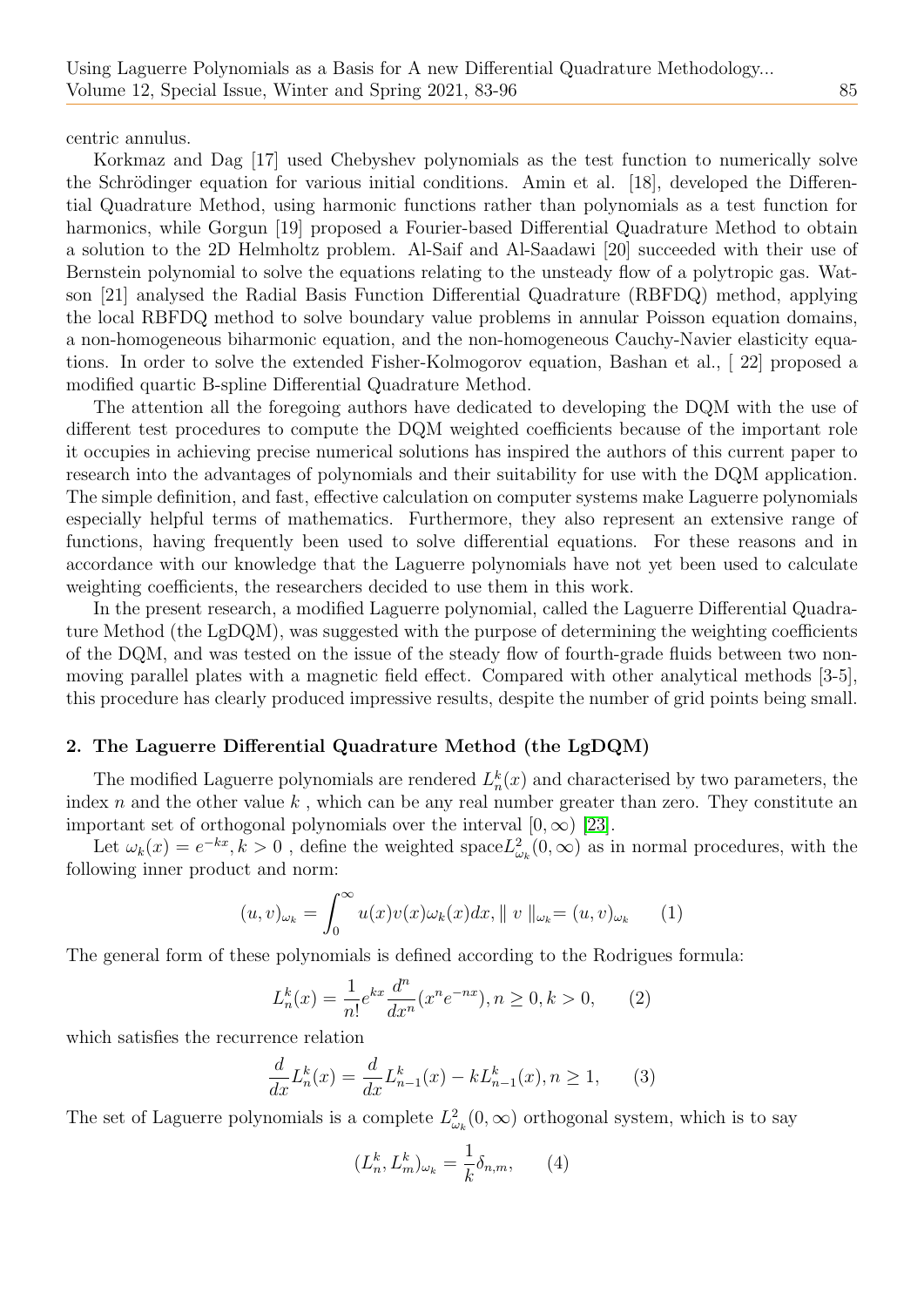where  $\delta_{n,m}$  is the Kronecker delta symbol. The first few modified Laguerre polynomials are:

$$
(L_0^k(x) = 1, L_1^k(x) = -k + 1, L_2^k(x) = \frac{1}{2}kx^2 - 2x + 1,
$$
  
\n
$$
L_3^k(x) = -\frac{1}{6}(kx)^3 + \frac{3}{2}(kx)^2 - 3kx + 1,
$$
  
\n
$$
L_4^k(x) = \frac{1}{24}(kx)^4 - \frac{2}{3}(kx)^3 + 3(kx)^2 - 4kx + 1,
$$
  
\n
$$
L_5^k(x) = \frac{1}{120}(kx)^5 + \frac{5}{24}(kx)^4 - \frac{5}{3}(kx)^3 + 5(kx)^2 - 5kx + 1...,
$$
 (5)

for  $k = 1, L_n^k(x)$  become the normal Laguerre polynomials  $L_n(x)$ .

Essentially, the DQM is the partial (ordinary) derivative of a function in conjunction with a variable in governing an equation approximated by a weighted linear sum of function values at all discrete points in that direction is:

$$
\frac{\partial^m u}{\partial x^m} = \sum_{l=1}^N A_{ik}^{(m)} u(x_l, y_j), i = 1, 2, ..., N, j = 1, 2, ..., M, m = 1, ..., N - 1
$$
(6a)  

$$
\frac{\partial^n u}{\partial y^n} = \sum_{l=1}^M A_{jl}^{(n)} u(x_i, y_l), i = 1, 2, ..., N, j = 1, 2, ..., M, n = 1, ..., M - 1
$$
(6b)

where  $(x_i, y_j)$  are the discrete points in the variable,  $u(x_i, y_j)$  are the function values at these points, and  $A_{ik}^{(m)}$ ,  $A_{jl}^{(n)}$  are the weighting coefficients for the  $m^{th}$  and $n^{th}$  order derivatives of the function in conjunction with x andy, and N and M denote how many grid points there are. Establishing the weighting coefficients and selecting the sampling points are important factors connected with the accuracy of the DQM solution [24]. In fact, the Laguerre DQM uses two sets of base polynomials, one being the base modified Laguerre polynomial, and the other the terms of the Lagrange interpolating polynomial given by

$$
r_l(x) = \frac{M(x)}{(dL_n^k(x) - dL_n^k(x_l))P(x_i)} \text{for } l = 1, 2, ..., N,
$$
 (7)

Where

$$
M(x) = \prod_{l=0}^{N} (dL_n^k(x) - dL_n^k(x_l)),
$$
\n
$$
P(x_i) = \prod_{l=0, l \neq i}^{N} (dL_n^k(x_i) - dL_n^k(x_l)),
$$
\n(9)

such that, simply, set  $\frac{dL_n^k}{dx} = dL_n^k$ ,

The use of the second set of base vectors became necessary because of the employment of the above two sets of base vectors to extract explicit formulations for the derivation of the weighting coefficients of the first- and second-order derivatives. In the interests of simplicity, we set

$$
M(x) = \prod_{l=0}^{N} (dL_n^k(x) - dL_n^k(x_l)) = N(x, x_l)(dL_n^k(x) - dL_n^k(x_l)),
$$
\n(10)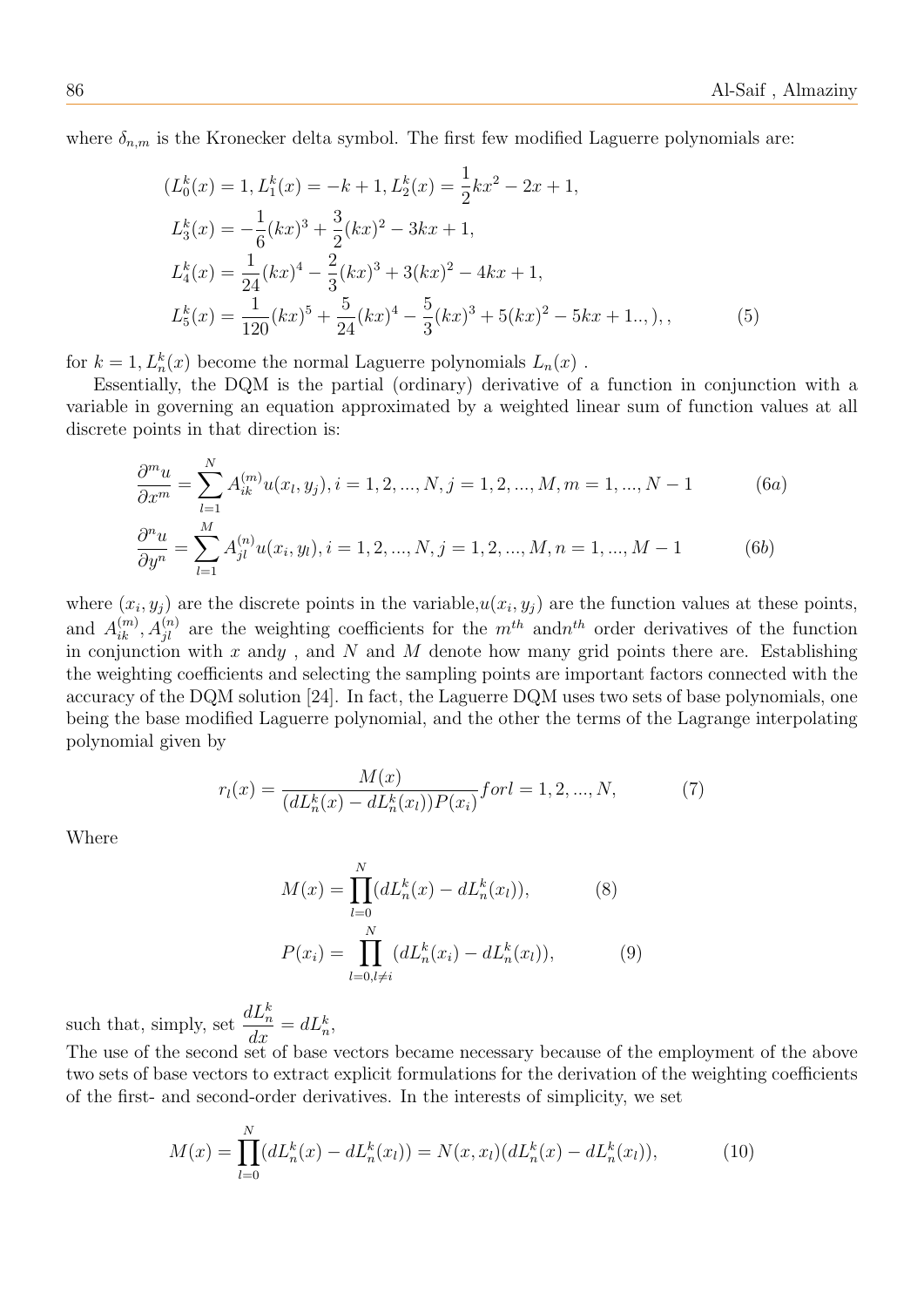where

$$
N(x_i, x_l) = \prod_{l=0, l \neq i}^{N} (dL_n^k(x_i) - dL_n^k(x_l)) = P(x_i),
$$
\n
$$
N(x_i, x_j) = N(x_i, x_j) \delta_{ij},
$$
\n
$$
\delta_{ij} = \begin{cases} 1 & \text{if } i = j \\ 0 & \text{if } i \neq j \end{cases}
$$
\n
$$
(13)
$$

is the Kronecker delta operator.

Equation (7) can be reduced to:

$$
r_l(x) = \frac{N(x, x_l)}{P(x_l)},\tag{14}
$$

Let all the base vectors given by equation  $(14)$  satisfy equations  $(6a)$  and  $(6b)$  to obtain:

$$
A_{ij}^{(1)}(x) = \frac{N'(x_i, x_j)}{P(x_j)},
$$
(15)  

$$
A_{ij}^{(2)}(x) = \frac{N''(x_i, x_j)}{P(x_j)},
$$
(16)

From equations (15) and (16), the computation of  $A_{ij}^{(1)}$  and  $A_{ij}^{(2)}$  is the same as the  $N'(x_i, x_j)$  evaluations and is evident, as equation (11) can be used to calculate  $P(x_j)$  to obtain

$$
M'(x) = N'(x, x_l)(dL_n^k(x) - dL_n^k(x_l) + N(x, x_l d^2 L_n^k(x)),
$$
\n(17)  
\n
$$
M''(x) = N''(x, x_l)(dL_n^k(x) - dL_n^k(x_l) + 2N'(x, x_l)(d^2 L_n^k(x)) + N(x, x_l)(d^3 L_n^k(x)),
$$
\n(18)  
\n
$$
M'''(x) = N'''(x, x_l)(dL_n^k(x) - dL_n^k(x_l) + 3N''(x, x_l)(d^2 L_n^k(x)) + 3N'(x, x_l)(d^3 L_n^k(x)) + N(x, x_l)(d^4 L_n^k(x)),
$$
\n(19)

The following are results from the above equations (17, 18, 19):

$$
N'(x_i, x_j) = \frac{M'(x_i)}{(dL_n^k(x_i) - dL_n^k(x_j))} for i \neq j,
$$
\n
$$
N'(x_i, x_j) = \frac{M''(x_i)}{2(d^2L_n^k(x))} for i = j,
$$
\n
$$
N''(x_i, x_j) = \frac{M''(x_i) - 2(d^2L_n^k(x_i))N'(x_i, x_j)}{(dL_n^k(x_i) - dL_n^k(x_j))} for i \neq j,
$$
\n
$$
N''(x_i, x_i) = \frac{M'''(x_i) - 4(d^3L_n^k(x_i))N'(x_i, x_i)}{(3d^2L_n^k(x_i))} for i = j,
$$
\n(23)

When equations (20) and (21) were substituted into equation (15), the following was obtained

$$
A_{ij}^{(1)} = \frac{P(x_i)}{(dL_n^k(x_i) - dL_n^k(x_j))P(x_j)}, \text{for } i \neq j,
$$
\n
$$
A_{ii}^{(1)} = \frac{P(x_i)}{2(d^2L_n^k(x))P(x_i)}, \text{for } i = j,
$$
\n(25)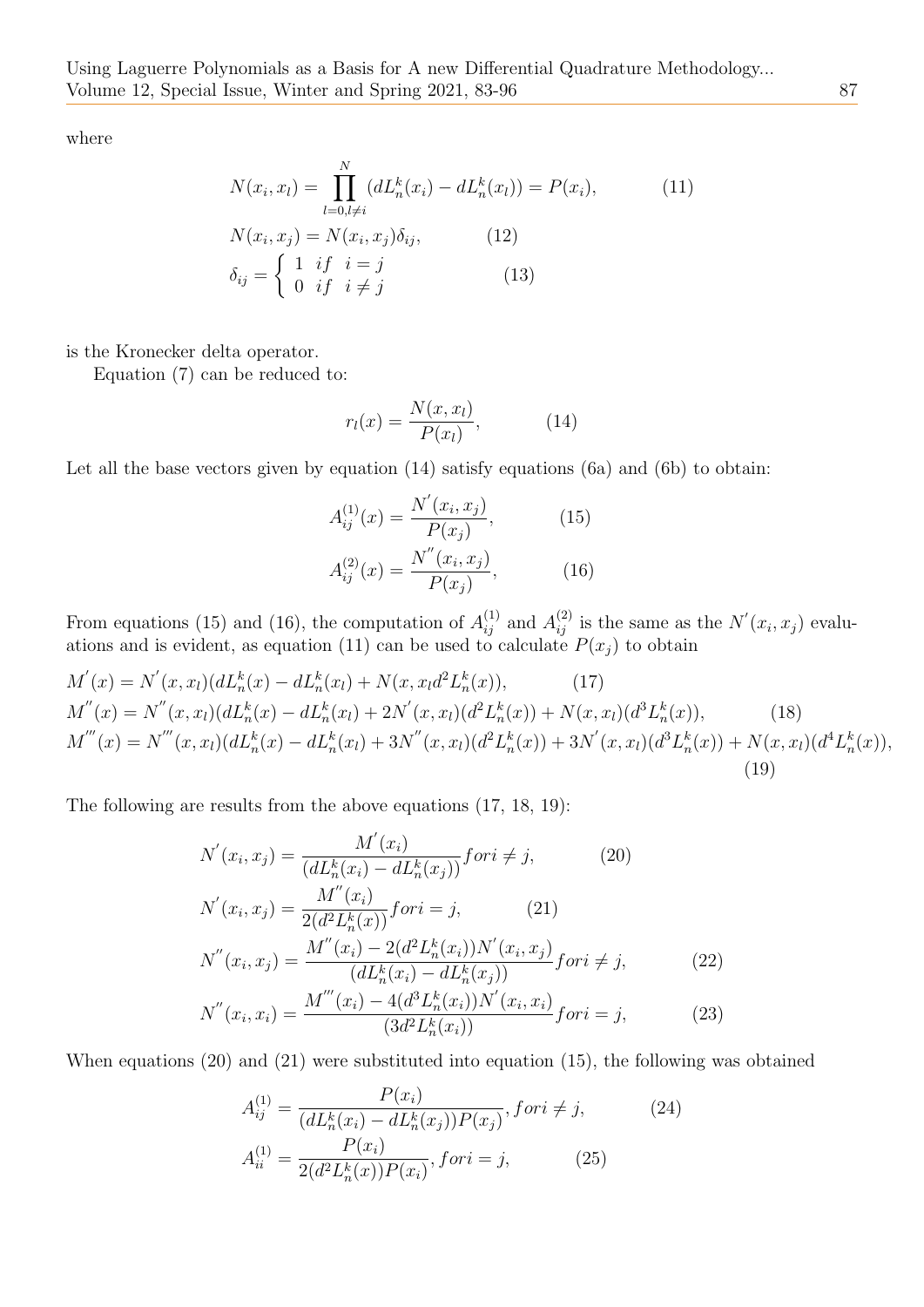Equation (25) can be written as [24]

$$
A_{ii}^{(1)} = -\sum_{j=1}^{N} A_{ij}^{(1)}, \tag{26}
$$

Equations (22) and (23) were substituted into equation (16), and the following result was obtained

$$
A_{ij}^{(2)} = \frac{M''(x_i) - 2(d^2 L_n^k(x_i))M'(x_i)}{(dL_n^k(x_i) - dL_n^k(x_j))^2 P(x_j)}, \text{ for } i \neq j,
$$
\n
$$
A_{ii}^{(2)} = \frac{2(d^2 L_n^k(x_i))M''(x_i) - 4(d^3 L_n^k(x_i))M''(x_i)}{6(d^2 L_n^k(x))P(x_i)}, \text{ for } i = j,
$$
\n(28)

Equation (28) can also be written as [24]

$$
A_{ii}^{(2)} = -\sum_{j=1}^{N} A_{ij}^{(2)}, \tag{26}
$$

The second-order derivative weighted coefficients can be obtained thus:

$$
[A_{ii}^{(2)}] = [A_{ii}^{(1)}][A_{ii}^{(1)}] = [A_{ii}^{(1)}]^2,
$$
\n(30)

Weighting coefficients  $A_{ii}^{(m)}$  can be obtained employing the same technique:

#### 3. Governing equations

It is possible to express the basic equations which govern the flow of an incompressible fluid as follows:

$$
\nabla.V = 0,\n\frac{Dv}{Dt} = \nabla.\tau + J \times B,
$$
\n(31)

Here, V denotes the velocity vector,  $\rho$  is the constant density,  $\nabla$  is the Nabla operator,  $\tau$  is the stress tensor, J is the electric current density and B is the total magnetic field such that  $J \times B =$  $\sigma(V \times B) \times B, \sigma$  is the electrical conductivity of the fluid,  $B = (0, B_0, 0)$ , and  $\frac{D($ signifies the material derivative. The stress tensor  $\tau$  defining an-grade fluid is the result of

$$
\tau = -pI + \sum_{i=1}^{n} S_i \tag{32}
$$

where p is the pressure, I is the identity tensor,  $\mu$ ,  $\alpha_1$ ,  $\alpha_2$ ,  $\beta_1$ ,  $\beta_2$ ,  $\beta_3$ ,  $\gamma_1$ ,  $\gamma_2$ ,  $\gamma_3$ ,  $\gamma_4$ ,  $\gamma_5$ ,  $\gamma_6$ ,  $\gamma_7$  and  $\gamma_8$  are material constants, and

$$
A_0 = I,
$$
  
\n
$$
A_n = \frac{dA_{n-1}}{dt} + A_{n-1}(\nabla V) + (\nabla V)^t A_{n-1}, n \ge 1
$$
\n(33)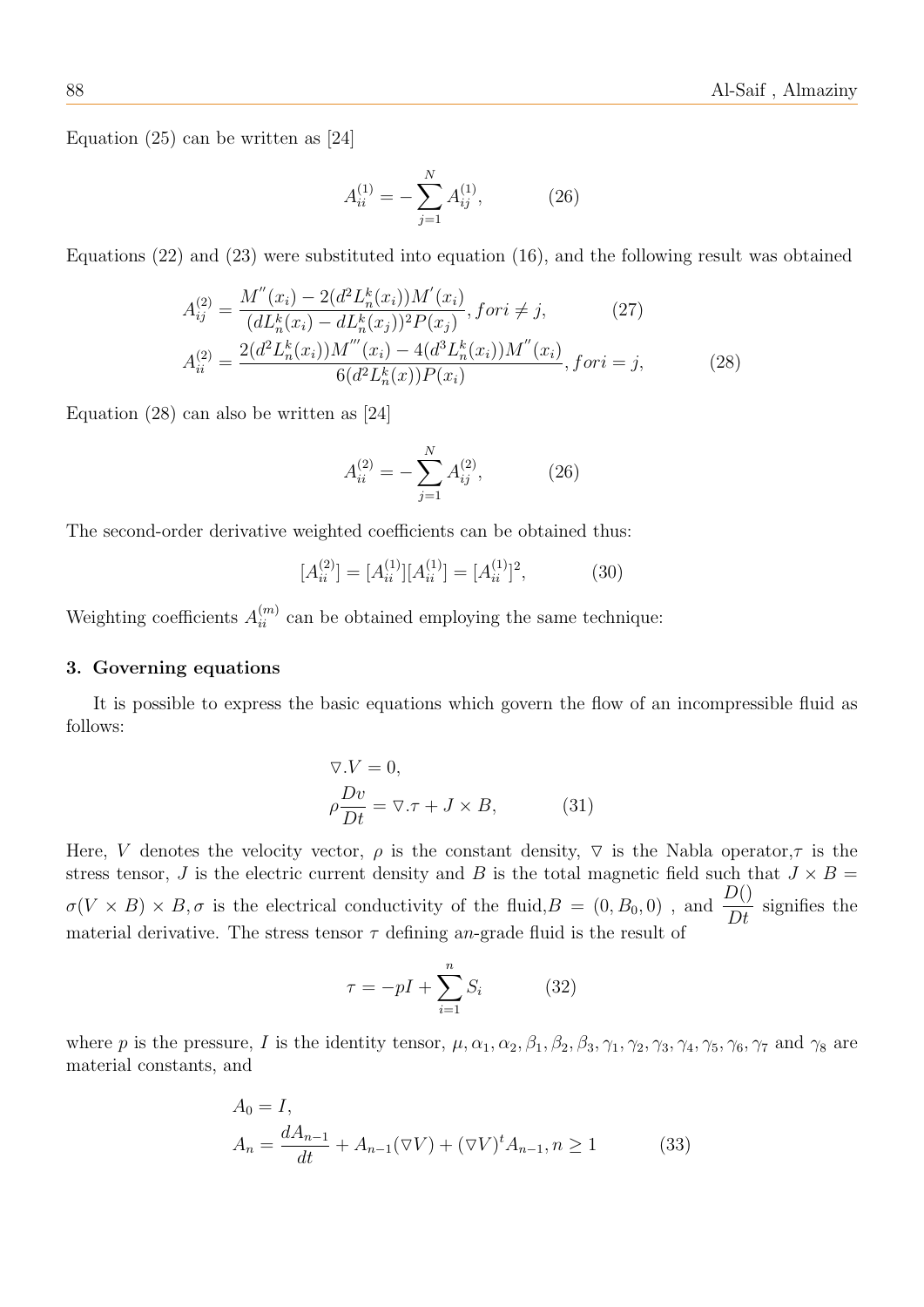The flow of a fourth-grade fluid between two non-moving parallel plates is considered by the researchers to be towards x at distance 2d in a magnetic field, where the constant pressure gradient drives, as illustrated in Figure 1 below.



Figure 1: The physical system of the flow problem

It was noted that when  $n = 4$  in Eq. (2) the fourth-grade fluid can be inferred. Then, the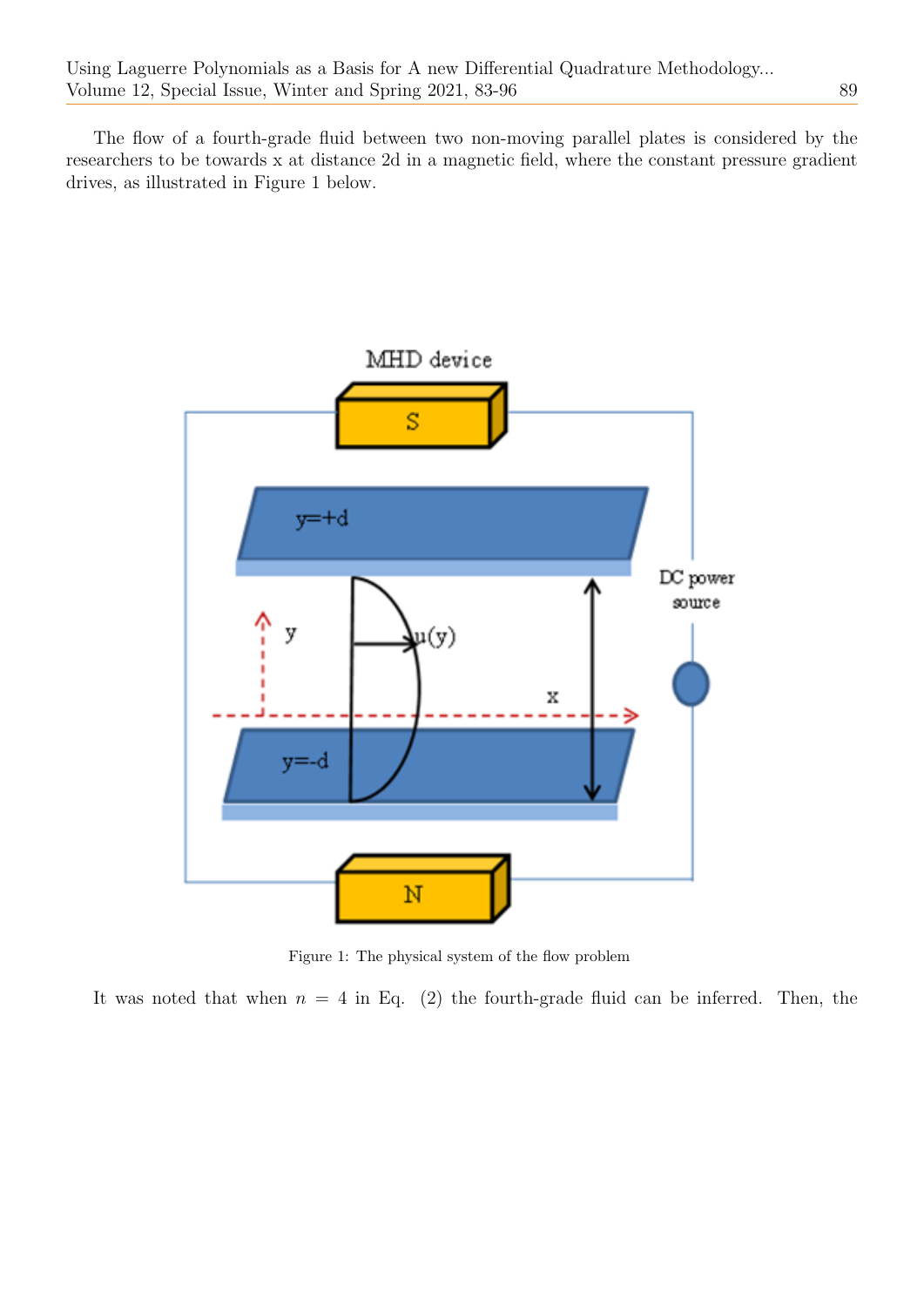definition of the components of the stress tensor  $\tau$  is

$$
S_1 = \mu A_1,
$$
  
\n
$$
S_2 = \alpha_1 A_2 + \alpha_2 A_1^2,
$$
  
\n
$$
S_3 = \beta_1 A_3 + \beta_2 (A_1 A_2 + A_2 A_1) + \beta_3 (tr(A_1)^2) A_1,
$$
  
\n
$$
S_3 = \beta_1 A_3 + \beta_2 (A_1 A_2 + A_2 A_1) + \beta_3 (tr(A_1)^2) A_1,
$$
  
\n
$$
S_4 = \gamma_1 A_4 + \gamma_2 (A_3 A_1 + A_1 A_3) + \gamma_3 (A_2)^2 + \gamma_4 (A_2 A_1^2 + A_1^2 A_2) + \gamma_5 (tr A_2) A_2 + \gamma_6 (tr A_2) A_1^2
$$
  
\n
$$
+ (\gamma_7 (tr A_3) + \gamma_8 (tr(A_2 A_1))) A_1,
$$
\n(34)

The component forms of the momentum Equation (31) can be rendered as

$$
x - component: \quad -\frac{dp}{dx} + \mu \frac{d^2u}{dy^2} + 6(\beta_2 + \beta_3) (\frac{du}{dy})^2 \frac{d^2u}{dy^2} - \sigma B_0^2 u(y) = 0, \tag{35}
$$
\n
$$
y - component: \quad -\frac{dp}{dy} + (2\alpha_1 + \alpha_2) \frac{d}{dy} (\frac{du}{dy})^2 + 4(\gamma_3 + \gamma_4 + \gamma_5 + 0.5\gamma_6) \frac{d}{dy} (\frac{du}{dy})^4 = 0, \tag{36}
$$
\n
$$
z - component: \quad -\frac{dp}{dz} = 0, \tag{37}
$$

By integrating Equation (7) with respect to , the following is obtained:

$$
p^* = -p + (2\alpha_1 + \alpha_2) \frac{d}{dy} (\frac{du}{dy})^2 + 4(\gamma_3 + \gamma_4 + \gamma_5 + 0.5\gamma_6) \frac{d}{dy} (\frac{du}{dy})^4 = 0,
$$
 (38)

Since  $\frac{dp^*}{dy} = 0$ , and  $\frac{dp^*}{dz} = 0$ , then  $p^* = p^*(x)$ . Equations (35), (36), and (37) can then be reduced to a single equation:

$$
\mu(\frac{d^2u}{dy^2}) + 6\beta(\frac{du}{dy})^2(\frac{d^2u}{dy^2}) - \sigma B_0^2 u(y) = A,\tag{39}
$$

where  $\beta = \beta_2 + \beta_3$  and  $A =$ dp<sup>∗</sup>  $\frac{dP}{dx}$ , reducing the problem of solving the second-order nonlinear ordinary differential Eq. (39) with these boundary conditions as follows:

$$
\frac{du}{dy}|_{y=0} = 0 \& \frac{du}{dy}|_{y=d} = -\lambda u(d),
$$
\n(40)

The equations above are non-dimensional with scales

$$
\eta = \frac{y}{d}, U(\eta) = \frac{\mu u(y)}{Ad^2}, N_f = \frac{A^2 d^2 \beta}{\mu^3}, Ha = B_0 d \sqrt{\frac{\sigma}{\mu}}, \tag{41}
$$

Eqs. (39) and (40) in a non-dimensional form become

$$
\frac{d^2U}{d\eta^2} + 6N_f \left(\frac{dU}{d\eta}\right)^2 \frac{d^2U}{d\eta^2} - Ha^2U - 1 = 0,\tag{42}
$$

with

$$
\frac{dU}{d\eta}|_{\eta=0} = 0 \& \frac{dU}{d\eta}|_{\eta=1} = -\lambda U(1),\tag{43}
$$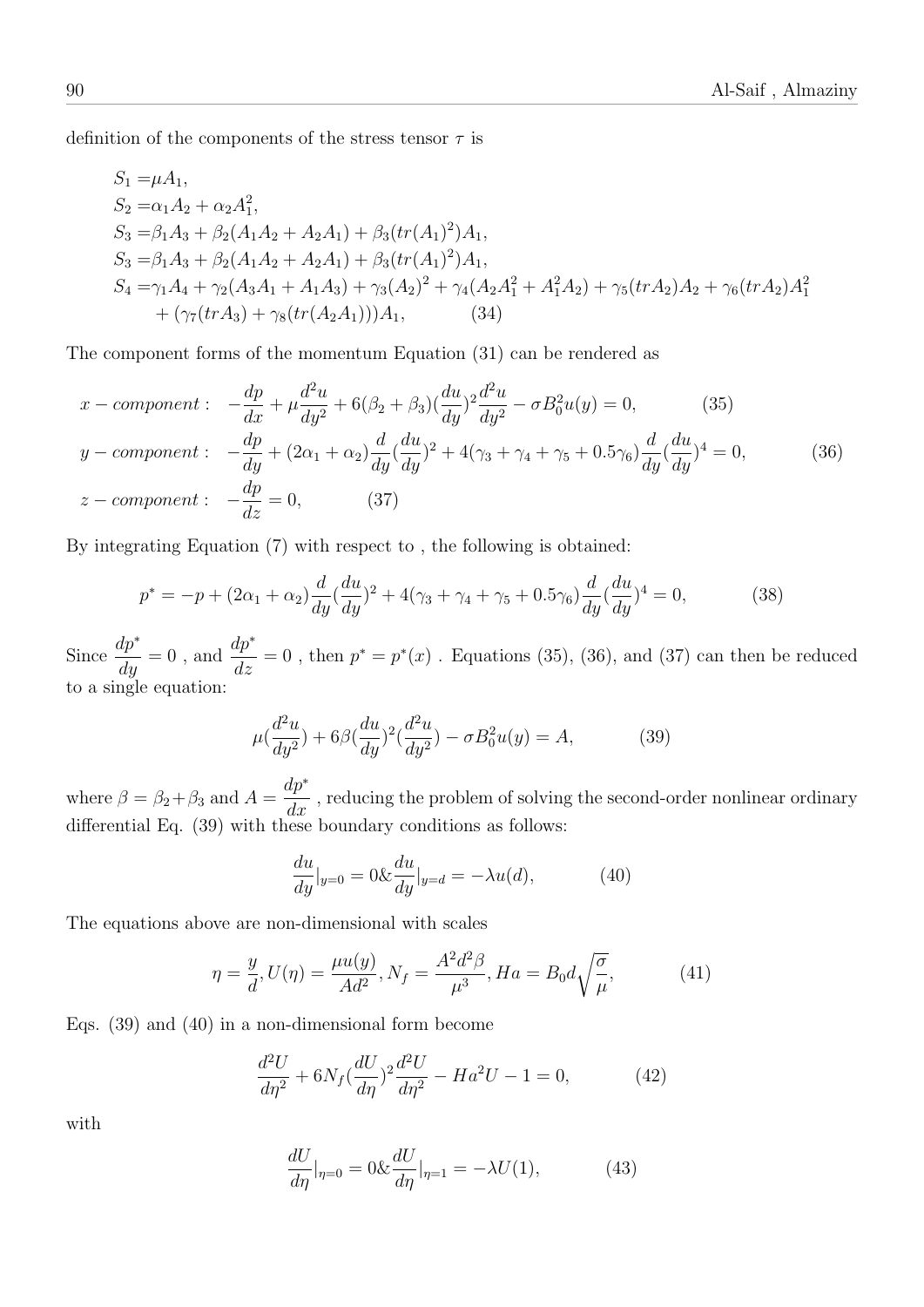#### 4. Application of the LgDQM to the problem, and results

In this problem, a range of values of equally-spaced grid points was used. Equation (42) can be approximated by using the LgDQM as follows:

$$
\sum_{j=1}^{N} A_{ii}^{(2)} u_j + 6N_f (\sum_{j=1}^{N} A_{ii}^{(1)} u_j)^2 (\sum_{j=1}^{N} A_{ii}^{(2)} u_j) - H a^2 u_i - 10,
$$

where  $A_{ii}^{(2)}$  and  $A_{ii}^{(1)}$  are the weighted coefficients of the first- and second-order derivatives defined in equations (24), (26), and (30). We approximate the boundary conditions for the above problem by means of the centre finite difference method. The resulting set of  $N \times N$  nonlinear systems for u are solved by Newton-Raphson.

In the present study, comparing the results the new technique's numerical solution with those of other studies for this problem is focused upon, with the purpose of examining the accuracy of the current solution process and methodology.

In the following computations, the parameters  $\kappa = 0.625$  and  $n = 3$  are used to compute the weighting coefficient in Eqs. (24, 25, 27, 28) by using the LgDQM. The velocity distribution equation can be established as in Tables (1-2) for different grid points  $(N = 7, 9, 11)$ . Table 3 shows the comparison of results to compute velocity  $U(\eta)$  for  $N = 7, 9, 11, \lambda = 0.4, Ha = 1$  and  $N_f = 1$ between the applied method, the LgDQM, with the results of other studies obtained by a perturbation iteration (PIA) [ 5] and [3, 4] utilising the collocation method and least square method, respectively. From Tables (1-3), it becomes evident that the LgDQM results more closely approximate to the results [5], [3], and [4]. All the results are calculated using Maple language programs.

The physical meaning of the governing parameters is as follows: Ha signifies the Lorentz force, which acts perpendicularly to the direction of the applied magnetic field, i.e. in the present geometry it acts against the u-velocity component. This is to say, the Ha number suppresses the fluid velocity in the x-direction. The non-Newtonian parameter  $N_f$  accounts for the effect of the viscosity variation with the shear rate. In effect, by increasing  $N_f$ , the viscosity of the fluid increases with the increasing shear rate. With the roles of these two parameters in mind, the following graphical results can be explained.

Figures 2 and 3 provide the results obtained from making use of the LgDQM and are for different active parameter values. Figure 4 shows the inverse relationship between the velocity and the magnetic parameter  $Ha$ , where the value of velocity is reduced as the magnetic parameter value is increased, since the applied magnetic field affects the Lorentz force form, so diminishing the velocity value. Figure 5 demonstrates the non-Newtonian parameter Nf variation on the velocity at  $\lambda = 1$ and  $Ha = 1$ . Meanwhile, Figure 6 shows the effect of the slip parameter  $\lambda$  on the velocity  $U(\eta)$ , at  $Nf = 0.5$  and  $Ha = 1.5$ . In this figure the decrease in velocity with an increase in the slip parameter can be seen. The principal reason for this is the increase of the slip parameter in some parts of fluid molecules striking a solid surface and then being reflected diffusely, which increases and then decreases the velocity. It was recorded that the LgDQM gives results close to other results for this problem.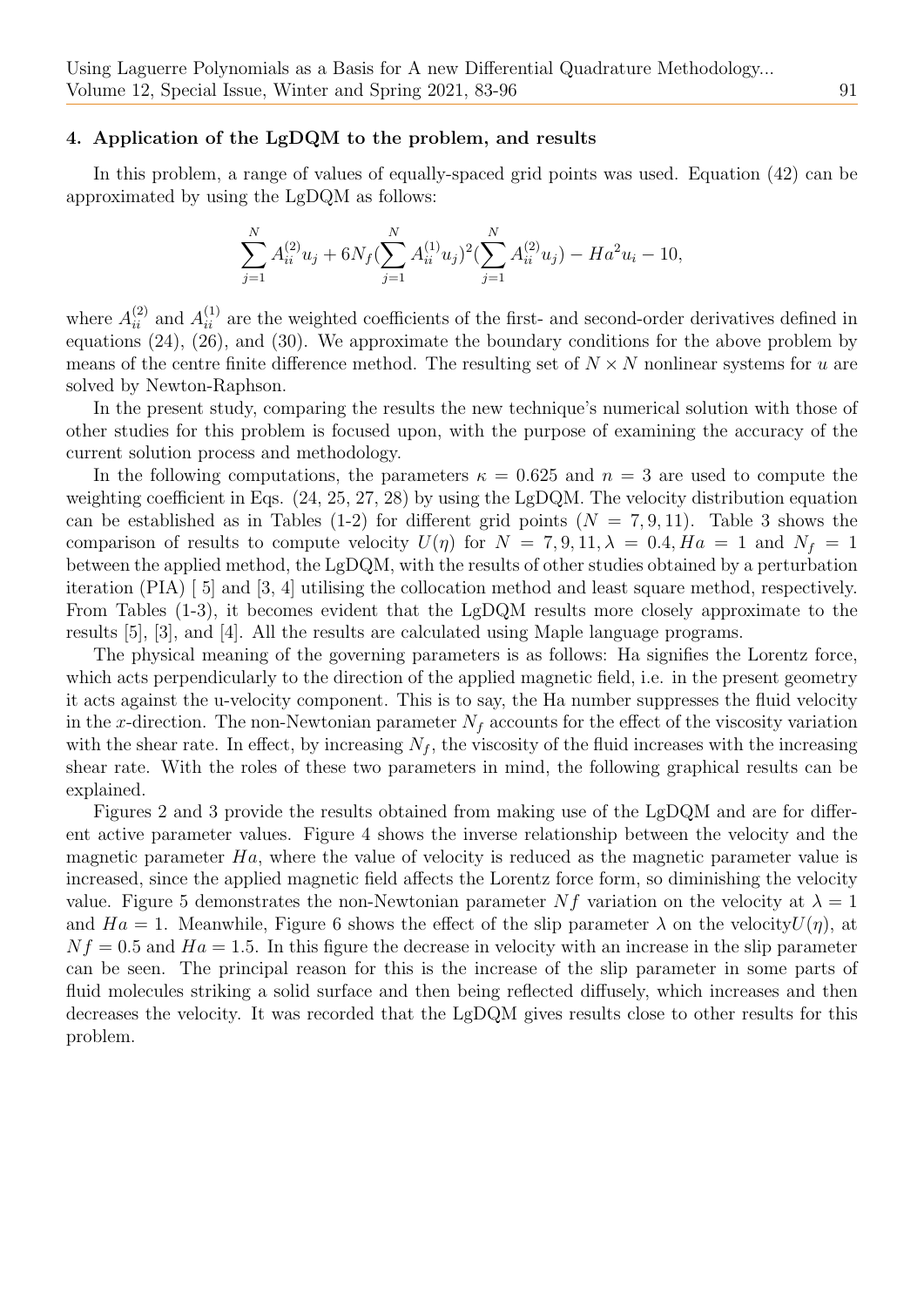| η            | $U(\eta)$       |
|--------------|-----------------|
| $\mathbf{0}$ | $-0.7556566416$ |
| 0.16667      | $-0.7556313323$ |
| 0.33333      | $-0.7462780727$ |
| 0.50000      | $-0.7283021259$ |
| 0.66666      | $-0.7021499925$ |
| 0.83333      | $-0.6680972818$ |
| 1.0000       | $-0.6263189611$ |
|              |                 |

Table 1: The present results of the LgDQM for  $N = 7, \lambda = 0.4, Ha = 1$  and  $N_f = 1$ 

Table 2: The present results of the LgDQM for  $N=7, \lambda=0.4, Ha=1$  and  $N_f=1$ 

| η            | $U(\eta)$       |
|--------------|-----------------|
| $\mathbf{0}$ | $-0.7567633194$ |
| 0.1250       | $-0.7567657026$ |
| 0.2500       | $-0.7516878018$ |
| 0.3750       | $-0.7418421284$ |
| 0.5000       | $-0.7274546013$ |
| 0.6250       | $-0.7086856546$ |
| 0.7500       | $-0.6856480982$ |
| 0.8750       | $-0.6270702929$ |
| 1.0000       | $-0.6270702929$ |

Table 3: Comparison between the present result using the LgDQM and other results using PIA, CM and LSM for  $U(\eta)$  at  $N = 11, \lambda = 0.4, Ha = 1$  and  $N_f = 1$ 

| $\eta$   | LgDQM           | $PIA$ [5]       | $CM$ [3]        | LSM[4]         |
|----------|-----------------|-----------------|-----------------|----------------|
| $\Omega$ | $-0.7564385546$ | $-0.7541296359$ | $-0.755435424$  | $-0.756148161$ |
| 0.10     | $-0.7564200582$ | $-0.7528998171$ | $-0.754233549$  | $-0.754928597$ |
| 0.20     | $-0.7532155367$ | $-0.7492048374$ | $-0.750610552$  | $-0.751266500$ |
| 0.30     | $-0.7469888395$ | $-0.7430287564$ | $-0.744540374$  | $-0.745151678$ |
| 0.40     | $-0.7378675118$ | $-0.7343471653$ | $-0.735996956$  | $-0.736567863$ |
| 0.50     | $-0.7259497463$ | $-0.7231306774$ | $-0.724954241$  | $-0.725493618$ |
| 0.60     | $-0.7113104257$ | $-0.7093503270$ | $-0.711386168$  | $-0.711903466$ |
| 0.70     | $-0.6940064395$ | $-0.6929854610$ | $-0.695266681$  | $-0.704156173$ |
| 0.80     | $-0.6740813991$ | $-0.6740349439$ | $-0.676569720$  | $-0.677060964$ |
| 0.90     | $-0.6515698593$ | $-0.6525328333$ | $-0.6552692277$ | $-0.655748735$ |
| 1.00     | $-0.6265011272$ | $-0.6285701164$ | $-0.631339143$  | $-0.631802927$ |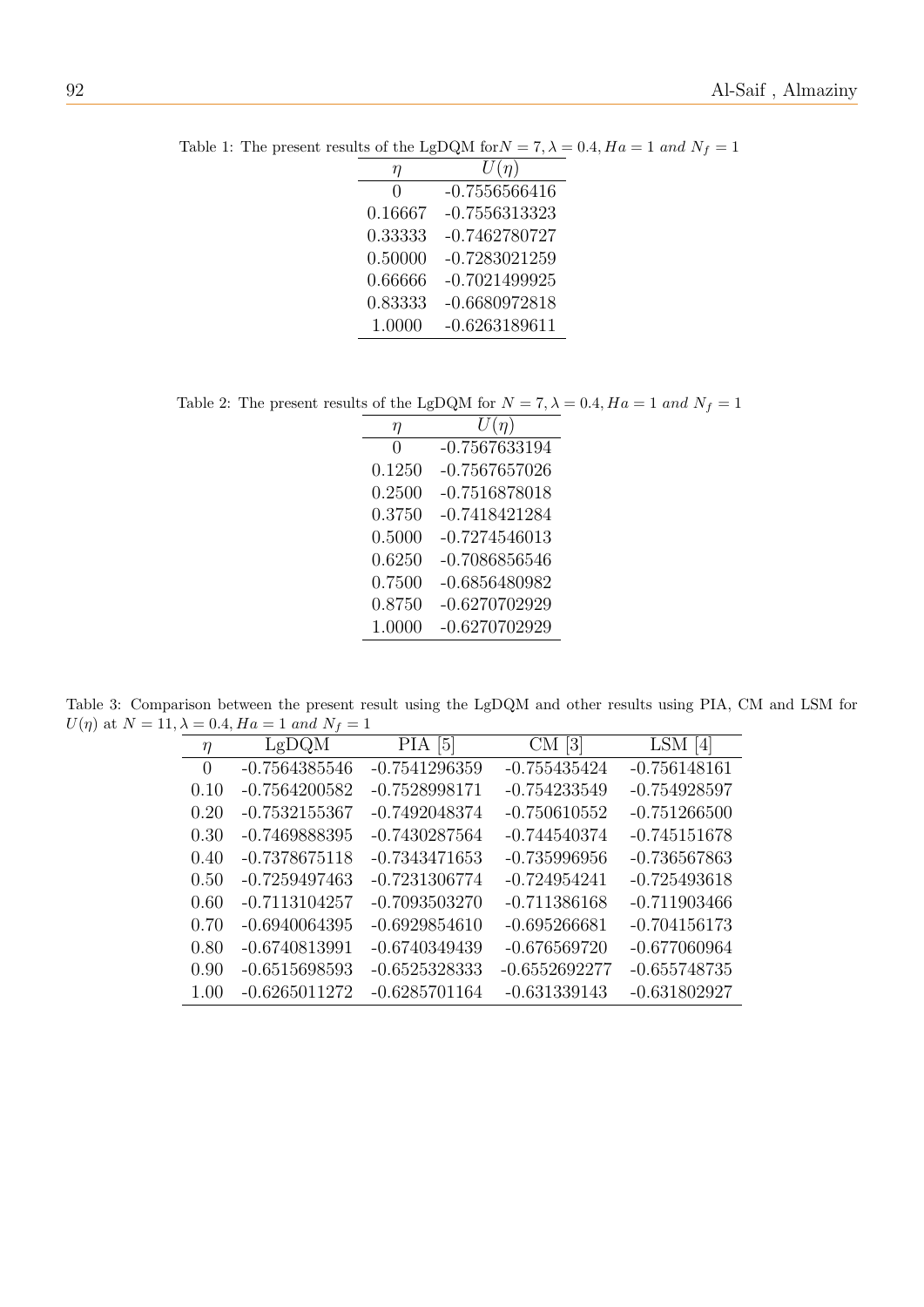

Figure 2: Numerical soution of velocities in  $Ha = 1, N_f = 1, \lambda = 0.5$ Figure 3: Numerical soution of velocities in  $Ha = 1.5, N_f = 0.3, \lambda = 0.9$ 



Figure 4: Numerical soution of velocities in  $\lambda = 0.5, N_f = 0.1$  for different  $Ha$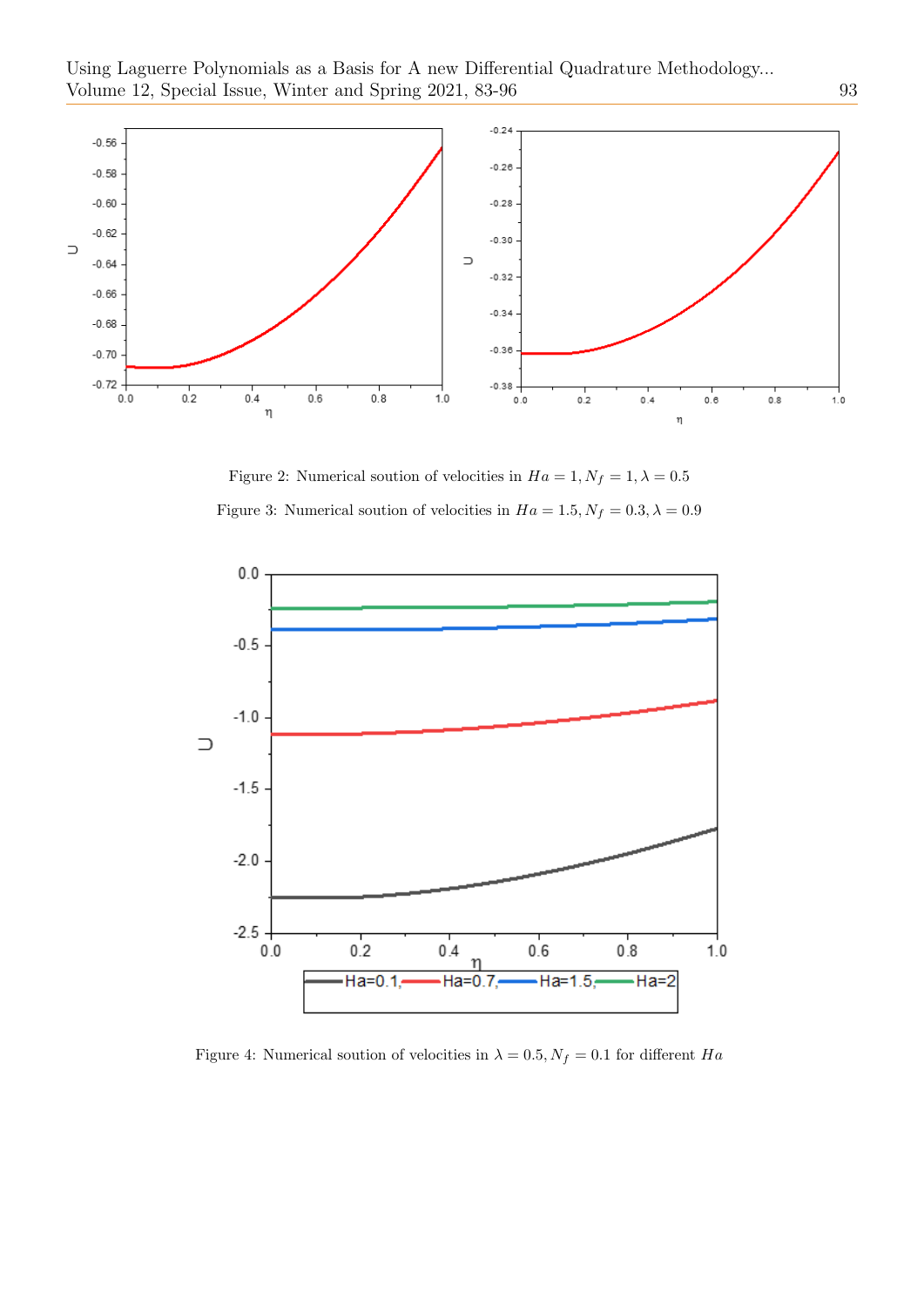

Figure 5: Numerical soution of velocities in  $\lambda = 0.5, Ha = 1$  for different  $N_f$ 



Figure 6: Numerical soution of velocities in  $N_f=0.5, Ha=1.5$  for different  $\lambda$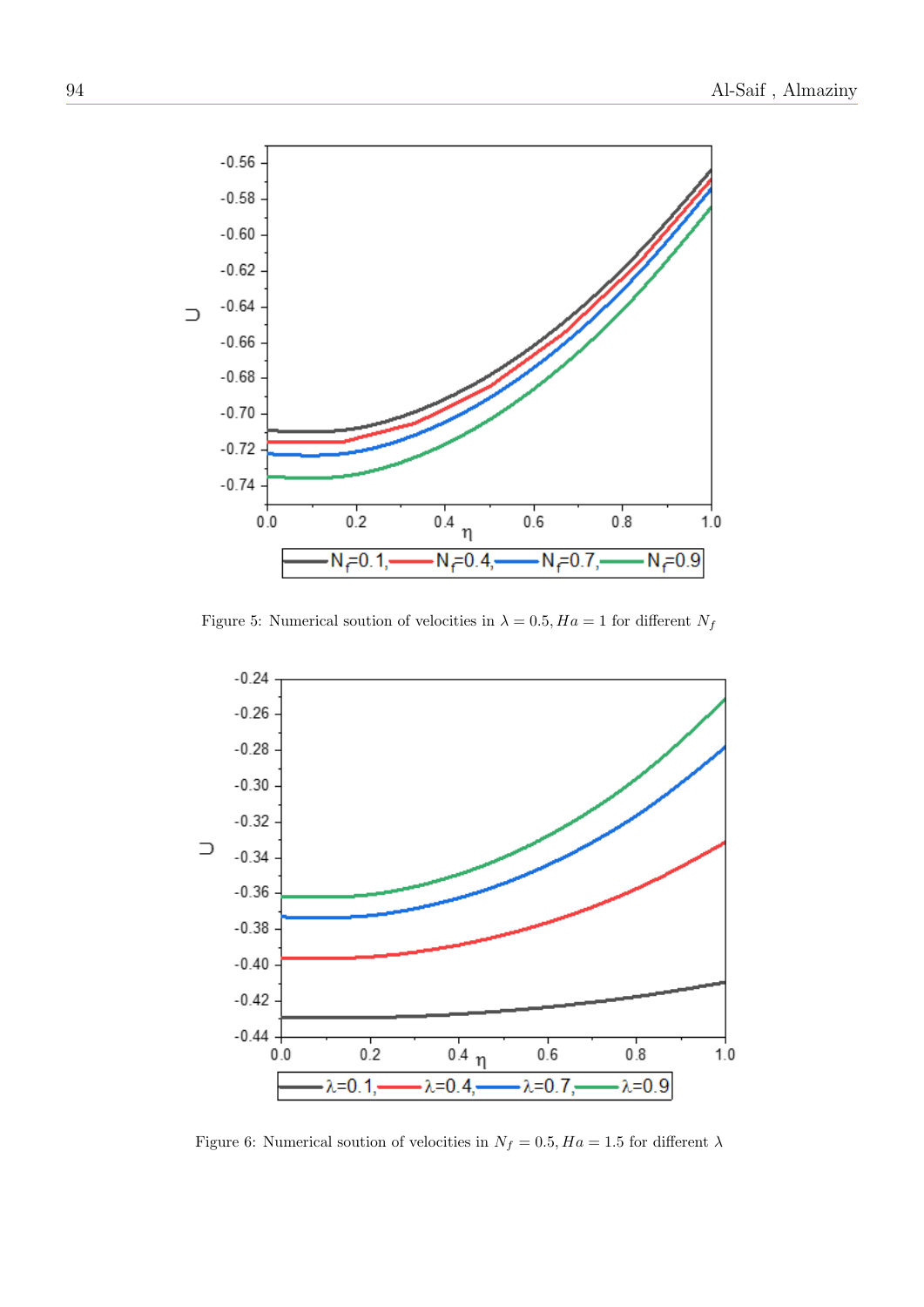## 5. Conclusions

The problem of steady incompressible flow of a fourth-grade fluid between two non-moving parallel plates where a magnetic field is present has been solved with the successful application of the new LgDQM. Calculations and comparisons of the numerical results of this method were carried out with the results of previous studies [3], [4], [5]. Accompanying the research were investigations of the effects of the slip parameter, the non-Newtonian parameter, and the magnetic field parameter on the velocity. The numerical results evidence the fact that the LgDQM is advantageous, including its greater accuracy resulting from a diminished number of grid points for all the values of the physical parameters utilised in this problem.

## References

- [1] T.Hayat, Y. Wang and K. Hutter, Flow of a fourth grade fluid, Mathematical Models and Methods in Applied Sciences, 2002, 12, pp. 797-811.
- [2] M.Patel and M. G.Timol, Numerical solution of non-Newtonian fluids flow past an accelerated vertical infinite plate in the presence of free convection currents, Int. J. of Applied Mechanics and Engineering, 2013, 18, pp. 761-777.
- [3] P. G. Moakher, M. Abbasi and M. Khaki,New analytical solution of MHD fluid flow of fourth grade fluid through the channel with slip condition via collocation method. International Journal of Advances in Applied Mathematics and Mechanics, 2015, 3, pp. 87-94.
- [4] P. G. Moakher, M. Abbasi and M. Khaki, Fully developed flow of fourth grade through the channel with slip condition in the presence of a magnetic field, 2016, 5, pp. 2239-2245.
- [5] A.S.J. Al-Saif and J. Assma, MHD Flow of Fourth Grade Fluid Solve by Perturbation-Iteration Algorithm, J. of Advanced Research in Fluid Mechanics and Thermal Sciences, 2019, 2289-7879.
- [6] Z.Khan, N. Tairan, W. K. Mashwani and U. H. Rasheed, MHD and Slip Effect on Two-immiscible Third Grade Fluid on Thin Film Flow over a Vertical Moving Belt, Open Phys, 2019, 17, pp. 575–586.
- [7] R.Bellman and J. Casti, Differential quadrature and long-term integration, J.Math. Anal. Appl.,1971, 34, 235-238.
- [8] C. Shu, Differential Quadrature and its Application in Engineering, Athenaeum Press Ltd., Great Britain, 2000.
- [9] C. W. Bert and M. Malik, Differential Quadrature Method in computational mechanics, A review: Appl. Mech. Rev., 49, 1-27, 1996.
- [10] R. Bellman and J. Casti, Differential quadrature: A Technique for the Rapid solution of nonlinear partial differential equations, J. Compute. Phys. 1972, 10, pp. 40-52.
- [11] J. Quan, New insights in solving distributed system equations by the quadrature methods-I, Compute.Chem. Engineering, 1989a, 13, pp. 779-788.
- [12] C. Shu and B. Richards, Application of generalized differential quadrature to solve two dimensional incompressible Navier-Stokes equations, Int. J. Numer. Meth. Fluids, (1992), 15, pp. 791-798.
- [13] C. Shu and H. Xue, Explicit computation of weighting coefficients in the harmonic differential quadrature, Journal of Sound and Vibration, 1997, 204, pp. 549-555.
- [14] Q. Guo and H. Zhong, Non-linear Vibration analysis of beams by a spline based differential quadrature method, Journal of Sound and Vibration, 2004, 269, pp. 413-420.
- [15] H. Ding, C. Shu, K.S. Yeo and D. Xu, Numerical computation of three-dimensional incompressible viscous flows in the primitive variable form by local multiquadric differential quadrature method, Comput. Methods Appl. Mech. Engineering, 2006, 195, pp. 516-533.
- [16] C. Shu, and Y. Wu, Integrated radial basis functions-based Differential Quadrature Method and its performance, Int, J. Numer. Meth. Fluids, 2007, 53, pp. 969-984.
- [17] A. Korkmaz and I. Dag, A differential quadrature algorithm for nonlinear Schrodinger equations, Nonlinear Dyn, 2009, 56, pp. 69-83.
- [18] M. Janghorban and A. Zare, Harmonic Differential Quadrature Method for static analysis of functionally graded single walled carbon nanotubes based on Euler-Bernoulli beam theory, Latin American Journal of Solids and Structures, 2012, 9, pp. 633-641.
- [19] A., Gorgun,S. Ozen, and S. Helhel, Implementation of Fourier Expansion Based Differential Quadrature Method (FDQM) and Polynomial Based Differential Quadrature Method (PDQM) for the 2D Helmholtz Problem, Academic Journals, 2013, 8 (34), pp. 1670-1675.